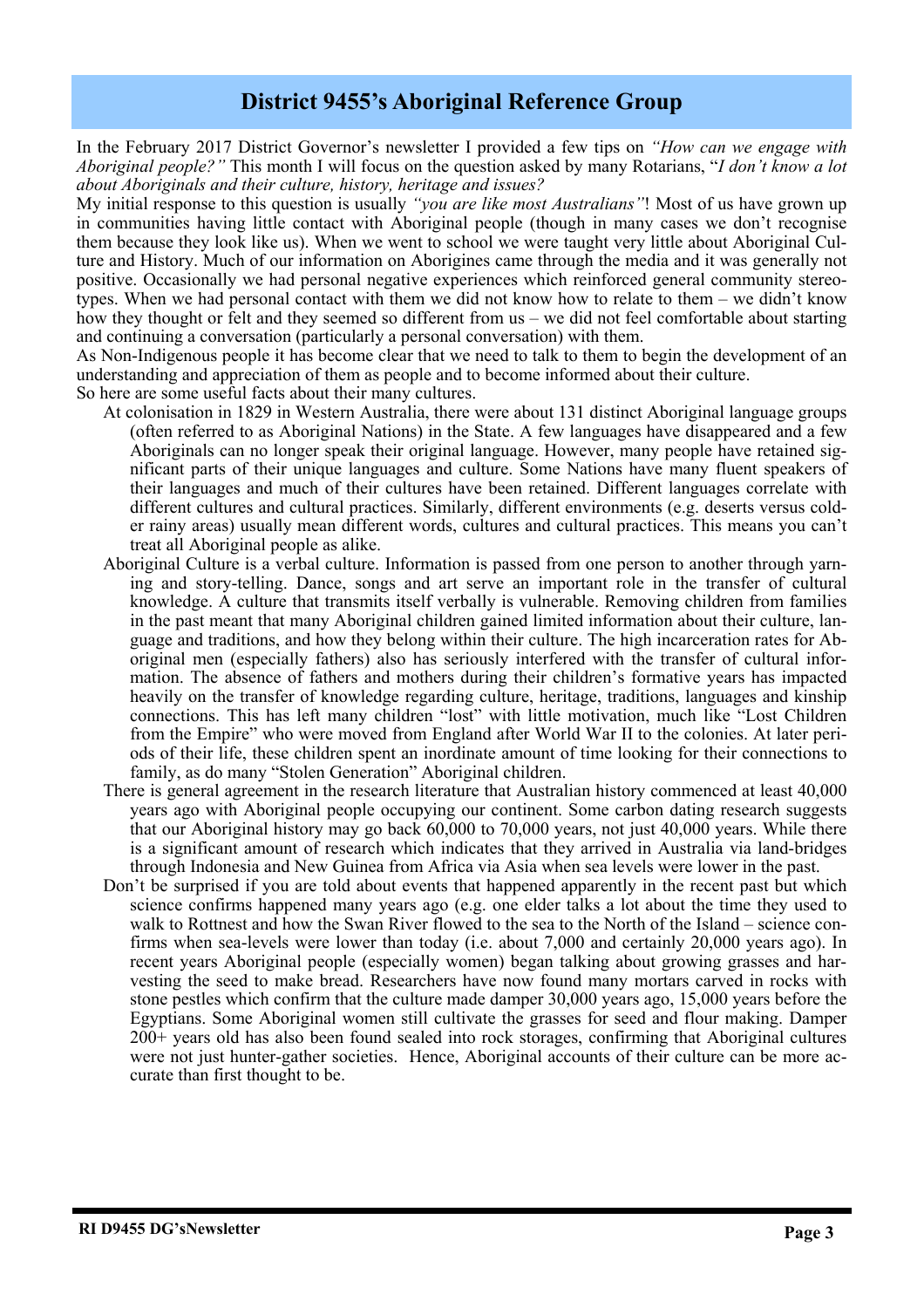- Most Aboriginal cultures have a seasonal system that is different from the European Seasons of summer, autumn, winter and spring. Generally, from Albany to Broome Aboriginals have six seasons that relate to the availability of food throughout the year. Each Aboriginal Nation describes their six seasons in a different way related to the different coastal environments between Albany and Broome. In desert areas the number of seasons may be as few as five, and in the Kimberley there may be more than six seasons. From my perspective, the Aboriginal seasons are probably better descriptors of Australian seasons than those we borrowed from Europe.
- Aboriginal people developed a skin system of kinship connections system to ensure that they kept their culture genetically healthy some 40,000 to 70,000 years ago. Skin systems were initially used to determine relationships and marriages. From Esperance to Albany around to Broome, most of the Aboriginal cultures have a fairly simple skin systems involving four tribes. In the Kimberley and Northern Territory they have a three-dimensional skin systems with up to 16 tribes. The Skin system for 4 trines/ clans  $(A, B, C \& D)$  is explained in the sketch below.



Today, many of these skin systems are no longer used to determine marriages, though they are still very important to the understanding of kinship connections and where individuals belong in their culture.

In a future District Governor's newsletter I will further elaborate on useful facts to help you gain an improved understanding of Aboriginal Culture.

## **Project Opportunities for Clubs Wishing to improve the lives of Aboriginals in WA**

- An organisation called Kinship Connections Aboriginal Corporation which helps Aboriginal Youth in Noongar Country to re-connect with their people is running a Volunteer "Weed Choppers "Program where Aboriginal youth help the community (e.g. doing lawn mowing, gardening, home cleaning and car-washing) whilst they participate in their re-connection program. The aim of this program is to develop responsibility and leadership and, to develop work skills and routines. Kinship connections is looking for a "**people mover**" to move the volunteers from job to job in the community and **people interested in working as volunteers beside** the Aboriginal youth as they undertake these functions. Kinship Connections is Managed by Anne Oakley, and its metropolitan base is at 415 Acton Avenue, Kewdale 6105.
- The Rotary Club of Melbourne has gained approval from Rotary Australia to establish an End Trachoma by 2020 program on an Australia-wide basis. They will be looking to WA Clubs to contribute to this worthy endeavour in the near future.